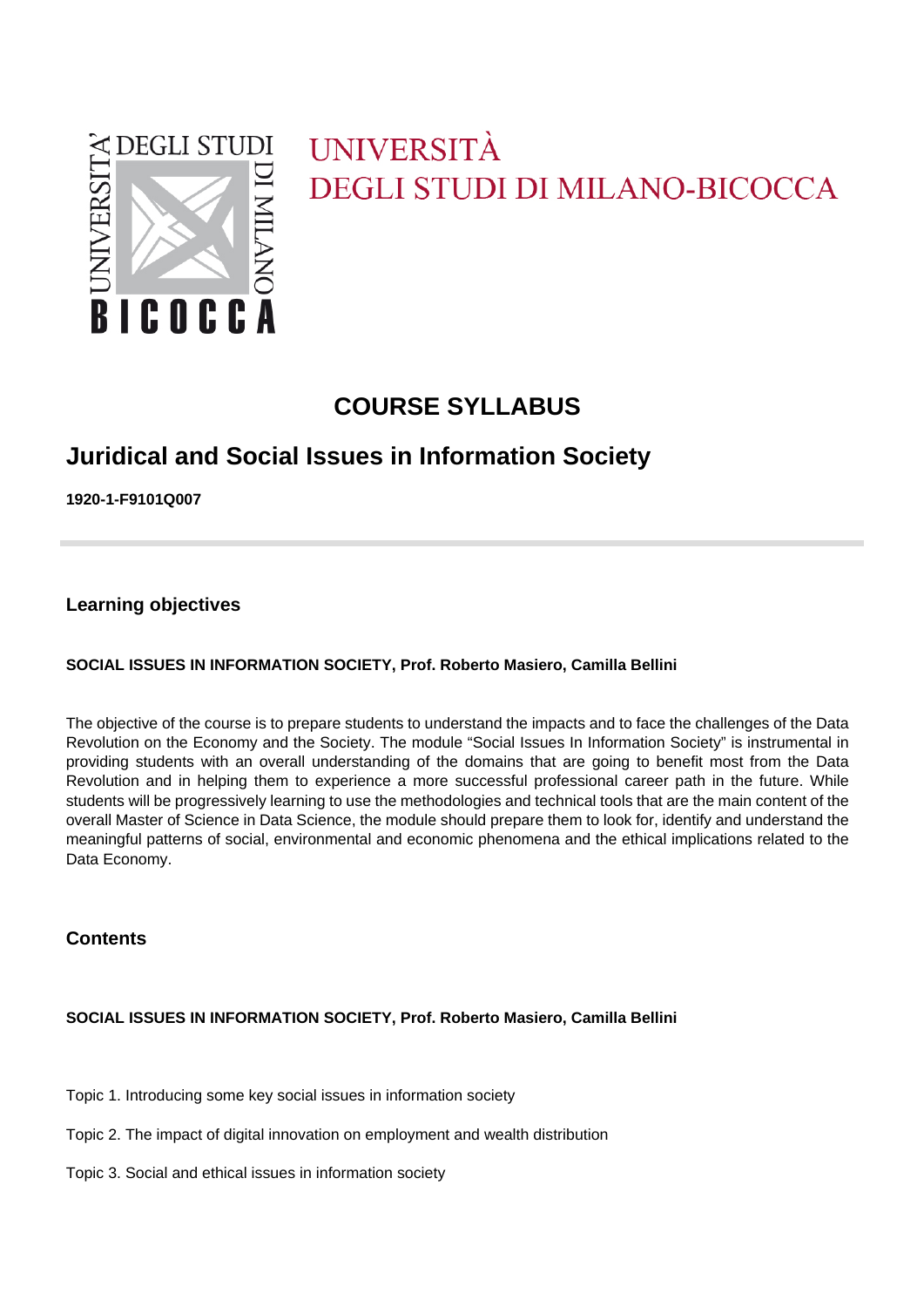Topic 4. The challenging role of the data scientist. New jobs and the industries of the future

Topic 5: The Game: About the technological and mental revolution that brought us from the vision of the '900 to the "Augmented Humanity".

# **Detailed program**

**SOCIAL ISSUES IN INFORMATION SOCIETY, Prof. Roberto Masiero, Camilla Bellini**

**LECTURE 1 (30/09/2019)** - Course introduction: Main objectives, contents and methodology; **The concept of information** 

**LECTURE 2 (03/10/2019)** - The concept of "Infosphere": How ICTs are changing the philosophy, ecology and ethics of information (Part 2)

LECTURE 3 (100) **The concept of "Infosphere": How ICTs are changing the philosophy, ecology and ethics of information** 

**LECTURE 4 (17/10/2019)** - Privacy, politics and environmental issues in the digital world

LAB 1 (21/10/2019) - How ICTs are changing the Society: the impact of the impact of the Network Society

**LECTURE 7 (2013)** LETTURE 5 (2010) **LECTURE 3 (2013)** Theoretical Social and Ethical Issues related to Artificial Intelligence

**LAB 2 (28/10/2019)** - How ICTs are changing the Economy and the Enterprise: from Platform Revolution to the Digital Economy

**LAB 3 (31/10/2019)** - The Industries of the Future according to Alec Ross **LECTURE 6 (04/11/2019)** - The impact of the digital innovation on growth, employment and wealth distribution

**LAB 4 (07/11/2019) - Lectio Magistralis, Prof. Carlo Batini**

# **Prerequisites**

# **SOCIAL ISSUES IN INFORMATION SOCIETY, Prof. Roberto Masiero, Camilla Bellini**

Basic knowledge of recent technology evolutions: mobile, cloud, social networks, big data, IoT